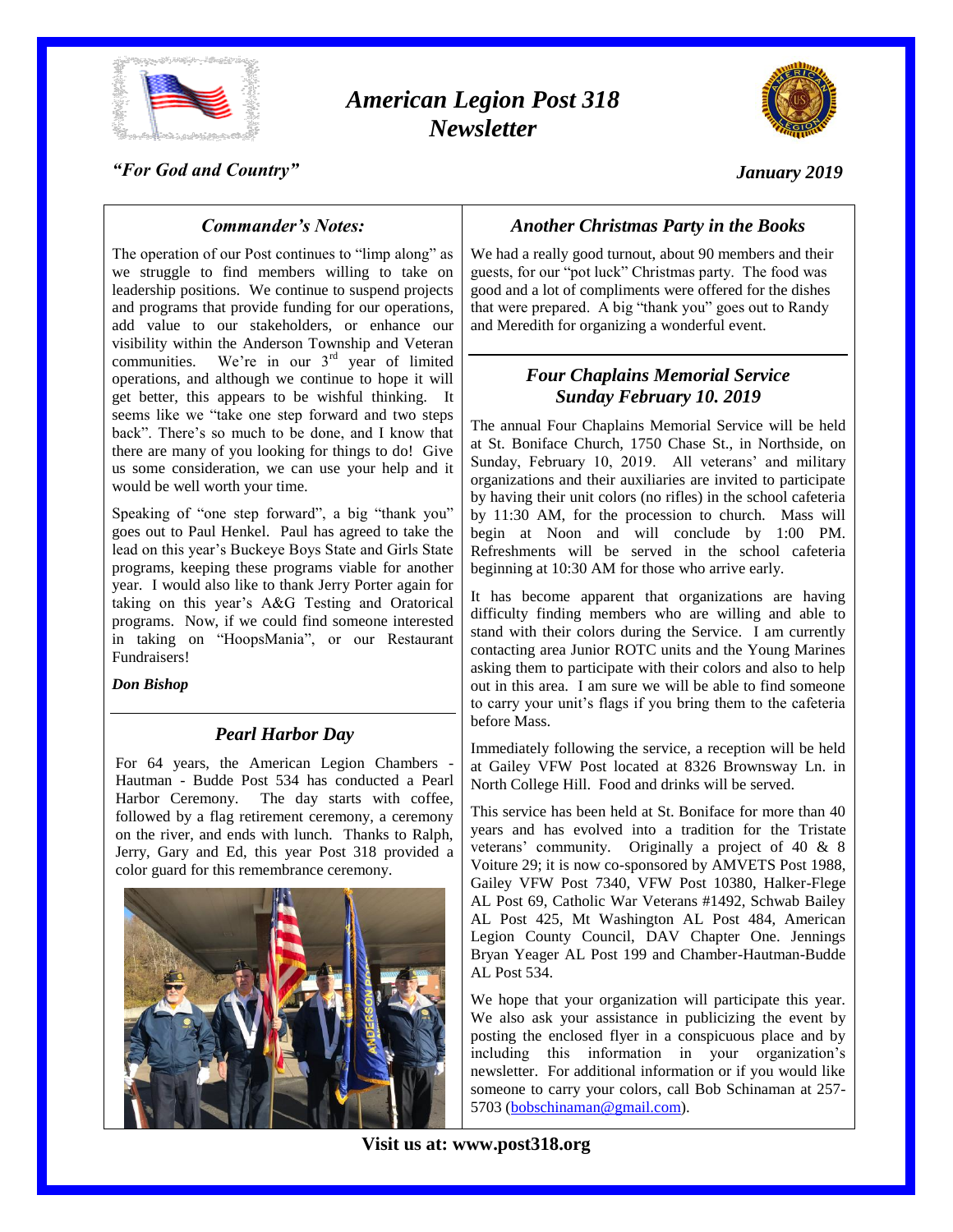| <b>Charitable Giving</b>                                                                                                                                                                                                                                                                                                                                          |                                 | Going forward you can support us by attending, or<br>working, any or all of the funding projects listed below:                                                                                                                                                                                                                                                                                                                     |  |
|-------------------------------------------------------------------------------------------------------------------------------------------------------------------------------------------------------------------------------------------------------------------------------------------------------------------------------------------------------------------|---------------------------------|------------------------------------------------------------------------------------------------------------------------------------------------------------------------------------------------------------------------------------------------------------------------------------------------------------------------------------------------------------------------------------------------------------------------------------|--|
| Over the course of each year American Legion Post 318<br>Charities, Inc. (Charities, Inc.) contributes thousands of<br>dollars to programs and causes important to our<br>membership.                                                                                                                                                                             |                                 | <b>Bingo</b> – We conduct bingo every Sunday. Doors open at<br>4:30p games begin at 6:00p. If you're willing to help<br>out, contact Bingo Manager, Ed Sears at 474-0246.                                                                                                                                                                                                                                                          |  |
| As a member, you can help raise the money we need to<br>fund our programs in the following manner; 1) make tax<br>deductible contributions to <i>Charities</i> , <i>Inc.</i> , 2) attend<br>Charities, Inc. fundraisers, 3) volunteer to work                                                                                                                     |                                 | <b>Euchre</b> – Euchre is scheduled every Thursday night and<br>is open to the public. Buy-in is \$5. Doors open at<br>6:45p, games begin at 7p. Contact Euchre Manager, Joe<br>Baker (289-9044), with any questions.                                                                                                                                                                                                              |  |
| Charities, Inc. events, and 4) register with both Kroger<br>and Amazon to participate in their corporate charitable<br>giving programs (see below).                                                                                                                                                                                                               |                                 | <b>Post Dances</b> – We attempt to schedule two $(2)$ dances<br>each month. They are open to the public. Doors open at<br>7p. The bands perform from 8p to 11p. Volunteers are<br>always needed for these events. We also encourage you<br>to come out and enjoy these events. If you're willing to<br>help out, please contact Don Bishop at 474-4194.                                                                            |  |
| Kroger Community Rewards - If you are a Kroger<br>customer and are not currently supporting a charitable<br>organization through Kroger Community Rewards, we                                                                                                                                                                                                     |                                 |                                                                                                                                                                                                                                                                                                                                                                                                                                    |  |
| would encourage you to do your part!<br>Go to<br>www.kroger.com,<br>and register for the<br>Kroger<br>Community Rewards program and select American<br>Legion Post 318 Charities, Inc. as your cause.                                                                                                                                                             |                                 | <b>Rentals</b> – We have five $(5)$ primary sources of rental<br>income; hall rentals, kitchen rentals, office rentals,<br>property rentals (Norton Sign), and the beverage sales<br>associated with hall rentals. Members interested in                                                                                                                                                                                           |  |
| <b>Amazon Smiles - American Legion Post 318 Charities</b><br>Inc. is now registered with Amazon Smiles. So, if you<br>shop at Amazon and select American Legion Post 318<br>Charities, Inc. as your charity, Amazon donates 0.5% of<br>all eligible purchases. To maximize our revenue<br>opportunities please share this information with family<br>and friends. |                                 | renting the hall for personal use get a 25% discount.<br>Contact Ken Knight (675-5234) for details.<br><b>Super Match<sup>TM</sup></b> – The Post is participating in this fund<br>raiser for the first time. It's a FootballMania <sup>TM</sup> program<br>linked to the Super Bowl with \$3.50 of each \$5 ticket<br>purchased goes directly to the Post. If you have any<br>questions, please contact Dennis Sakal at 335-3148. |  |
| The following provides a summary of the income<br>received and programs recently funded by Charities,<br>Inc.                                                                                                                                                                                                                                                     |                                 | <b>Santa Makes Dance Appearance</b>                                                                                                                                                                                                                                                                                                                                                                                                |  |
|                                                                                                                                                                                                                                                                                                                                                                   |                                 | To ring in the holiday season and to collect canned                                                                                                                                                                                                                                                                                                                                                                                |  |
| Bingo                                                                                                                                                                                                                                                                                                                                                             | Expenses<br>Income<br>\$<br>456 | goods for Fisher House, Santa made an appearance at                                                                                                                                                                                                                                                                                                                                                                                |  |
| <b>Amazon Smiles</b>                                                                                                                                                                                                                                                                                                                                              | \$<br>16                        | our Christmas dance. It was well received and we want                                                                                                                                                                                                                                                                                                                                                                              |  |
| Postage Refund                                                                                                                                                                                                                                                                                                                                                    | \$<br>30                        | to thank Ed Ruffenach for making this happen.                                                                                                                                                                                                                                                                                                                                                                                      |  |
| Wave the Flag                                                                                                                                                                                                                                                                                                                                                     | \$2,406                         |                                                                                                                                                                                                                                                                                                                                                                                                                                    |  |
| Veterans Day Celebration                                                                                                                                                                                                                                                                                                                                          | \$760                           |                                                                                                                                                                                                                                                                                                                                                                                                                                    |  |
| <b>Total</b>                                                                                                                                                                                                                                                                                                                                                      | \$760<br>\$2,908                |                                                                                                                                                                                                                                                                                                                                                                                                                                    |  |
| <b>Fund Raising Update</b><br>The Post needs to raise about \$6,000 each month to<br>continue operations. For December, we cancelled 1                                                                                                                                                                                                                            |                                 |                                                                                                                                                                                                                                                                                                                                                                                                                                    |  |

dance and 2 bingo sessions and fell just short of that goal. The shortage will be made up using cash reserves.

| Event                  | <b>Contribution</b> |  |  |
|------------------------|---------------------|--|--|
| <b>Bingo</b>           | \$2,248             |  |  |
| <b>Euchre</b>          | 240                 |  |  |
| Dances*                | \$2,500             |  |  |
| <b>Rentals</b>         | 905                 |  |  |
| <b>Total</b>           | \$5,893             |  |  |
| *Includes NYE Estimate |                     |  |  |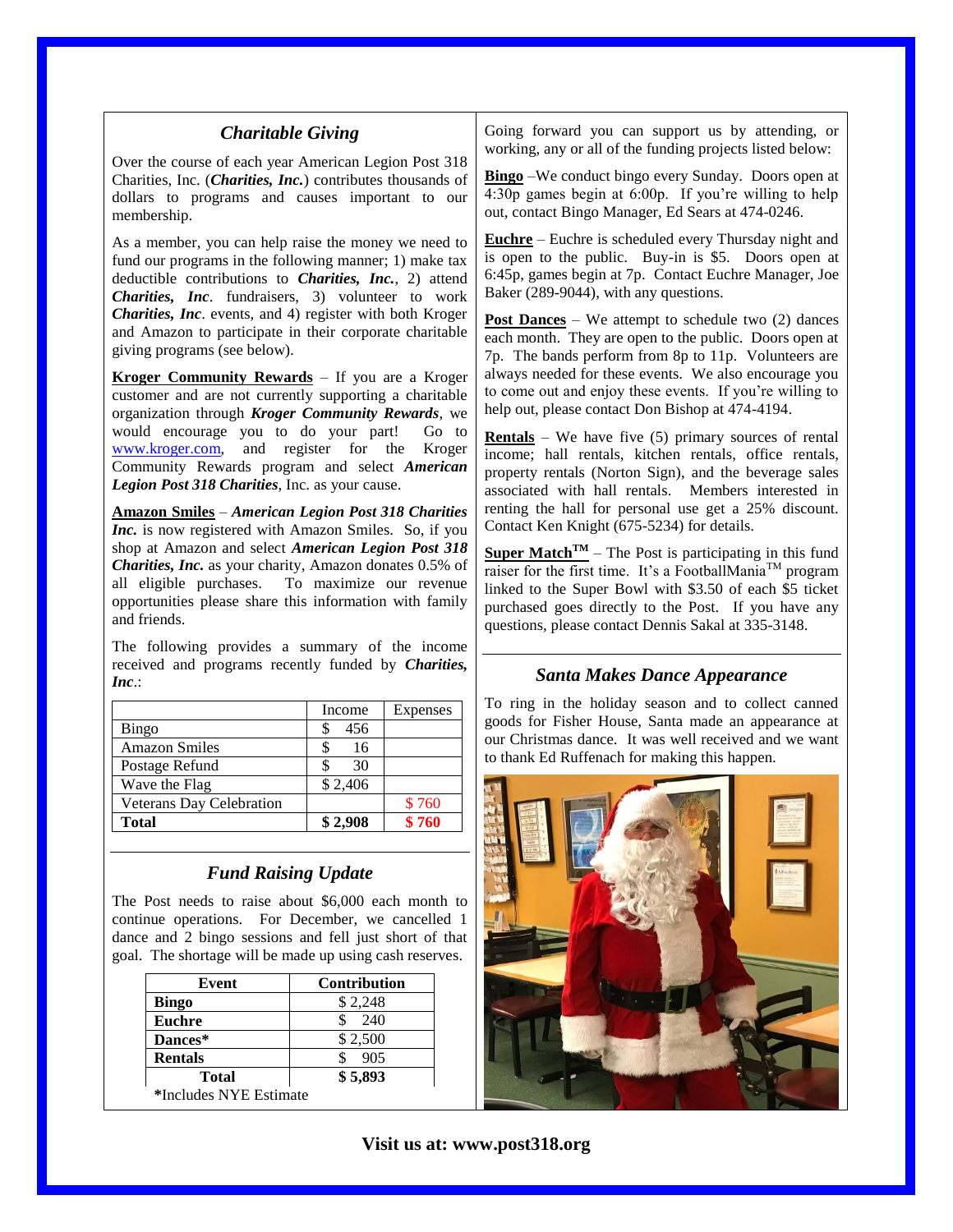| <b>TRICARE Dental Plan</b><br>Enrollees in the TRICARE Retiree Dental Program are<br>required to sign up for FEDVIP if they wish to maintain<br>dental insurance. FEDVIP provides 10 choices for<br>dental coverage. As of early December, only 600,000<br>beneficiaries had signed up for FEDVIP, leaving an<br>estimated 1.2 million retirees at risk of losing coverage<br>January 1. Though Open Season was not formally<br>extended, the present grace period is undoubtedly aimed<br>at those 1.2 million people.<br>It is not just about dental. Vision coverage is also<br>offered, through four carriers. FEDVIP vision plans<br>help pay for routine vision appointments and frames,                                                                                                                                                | President Trump's desk, before the end of the 115 <sup>th</sup><br>Congress -- Jan 3, 2019 -- or the process will have to<br>start all over again with the new Congress next year.<br>"We are closer than we've ever been at getting Congress<br>to pass this legislation," said Ly. Col. Aniela<br>Szymanski. MOAA's director of government relations<br>for VA benefits. "We will continue the fight to ensure<br>the bill gets passed, but if it doesn't get passed this year,<br>it may be two or more years that Congress takes up this<br>legislation again. That type of delay just is not<br>acceptable for our Vietnam veterans."<br>Gillibrand said she will continue requesting a motion for<br>unanimous consent.                                                                                                                                                                                                 |  |
|-----------------------------------------------------------------------------------------------------------------------------------------------------------------------------------------------------------------------------------------------------------------------------------------------------------------------------------------------------------------------------------------------------------------------------------------------------------------------------------------------------------------------------------------------------------------------------------------------------------------------------------------------------------------------------------------------------------------------------------------------------------------------------------------------------------------------------------------------|-------------------------------------------------------------------------------------------------------------------------------------------------------------------------------------------------------------------------------------------------------------------------------------------------------------------------------------------------------------------------------------------------------------------------------------------------------------------------------------------------------------------------------------------------------------------------------------------------------------------------------------------------------------------------------------------------------------------------------------------------------------------------------------------------------------------------------------------------------------------------------------------------------------------------------|--|
| lens and contacts.<br>The process is separate from TRICARE's Open Season.<br>TRICARE beneficiaries can make changes until<br>December 31.<br>In addition to the web site, you may call BENEFEDS,<br>Monday through Friday, 8 AM to 9 PM Eastern, at 1-<br>877-888-3337. The phone line, while noting the<br>December 19 deadline, also was fielding enrollment<br>request as of December 11.                                                                                                                                                                                                                                                                                                                                                                                                                                                  | Earlier this year, VA Secretary Robert Wilkie<br>questioned the scientific evidence and objected to the<br>cost projections behind the proposal. He requested<br>senators put a hold on the legislation until the<br>completion of an ongoing VA study comparing the<br>health of Vietnam War veterans with those of a similar<br>age who did not deploy, which could be done in late<br>2019. Along with Enzi, Sen. Mike Lee, R-Utah, voiced<br>opposition to the bill, saying he wanted to wait for the<br>study to be completed.                                                                                                                                                                                                                                                                                                                                                                                           |  |
| <b>Blue Water Navy Bill Stalls in Senate</b><br>By: Amanda Dolasinski<br>Representatives of Military Officers Association of<br>America (MOAA)<br>and other<br>veterans<br>service<br>organizations gathered alongside senators Tuesday to<br>express continued support for legislation that would<br>extend benefits to Vietnam-era Blue Water Navy<br>veterans after a single senator blocked a vote on the<br>measure the night before.<br>The bill woud allow those who served aboard ships off<br>the coast of Vietnam to claim presumptive exposure to<br>Agent Orange, which is connected to a variety of<br>cancers and other long-term illnesses. It passed the<br>House without a single "nay" vote; it went before the<br>Senate on Monday for a unanimous consent vote, which<br>can be stopped by a single senator's dissension. | MOAA, in a letter from the Military Coalition, recently<br>addressed that study and pointed out that it will not<br>provide any answers regarding Agent Orange exposures<br>in Vietnam.<br>The cost of providing care to affected veterans has been<br>estimated at more than \$1 billion. Funding would be<br>covered through an increased fee on VA home loans.<br>In a fiery speech, Gillibrand said Tuesday that she has<br>been working on this legislation for more than 10 years.<br>She called out the VA for not lending its support to the<br>legislation.<br>"Do your job." Said Gillibrand, who submitted the<br>legislation for the unanimous consent vote. "Your job is<br>to protect and to speak for these veterans, not deny the<br>basic health care that they have already earned."<br>Tester, who serves as the ranking member of the Senate<br>Veterans' Affairs Committee, said the legislation is long |  |
| Sen. Mike Enzi, R-Wyo., objected, citing funding<br>concerns. Fellow Republican Steve Daines of Montana<br>stood with Democrats Sens. Jon Tester and Kirsten<br>Gillibrand on Tuesday to encourage the full Senate to<br>pass the legislation.<br>Republicans and Democrats "see the world a little<br>differently at times, but on this issue, it's very clear,"<br>Daines said. "I'm very disappointed to see this bill<br>stalled I urge my colleagues to support this. Let's get<br>it done before the end of the year."<br>This bill must pass through the Senate, and onto                                                                                                                                                                                                                                                              | overdue.<br>The Montana Democrat said it is the<br>government's responsibility to care for veterans when<br>they return from service.<br>"If we're not willing to take care of our veterans when<br>they get back home, we should not send them to places<br>in this world where they might be exposed to toxins or<br>get shot," Tester said. "This is serious businessour<br>veterans are too important."<br>Amanda Dolasinski is MOAA's staff writer. She can be<br>reached at amandad@moaa.org. Follow her on Twitter<br>@AmandaMOAA.                                                                                                                                                                                                                                                                                                                                                                                     |  |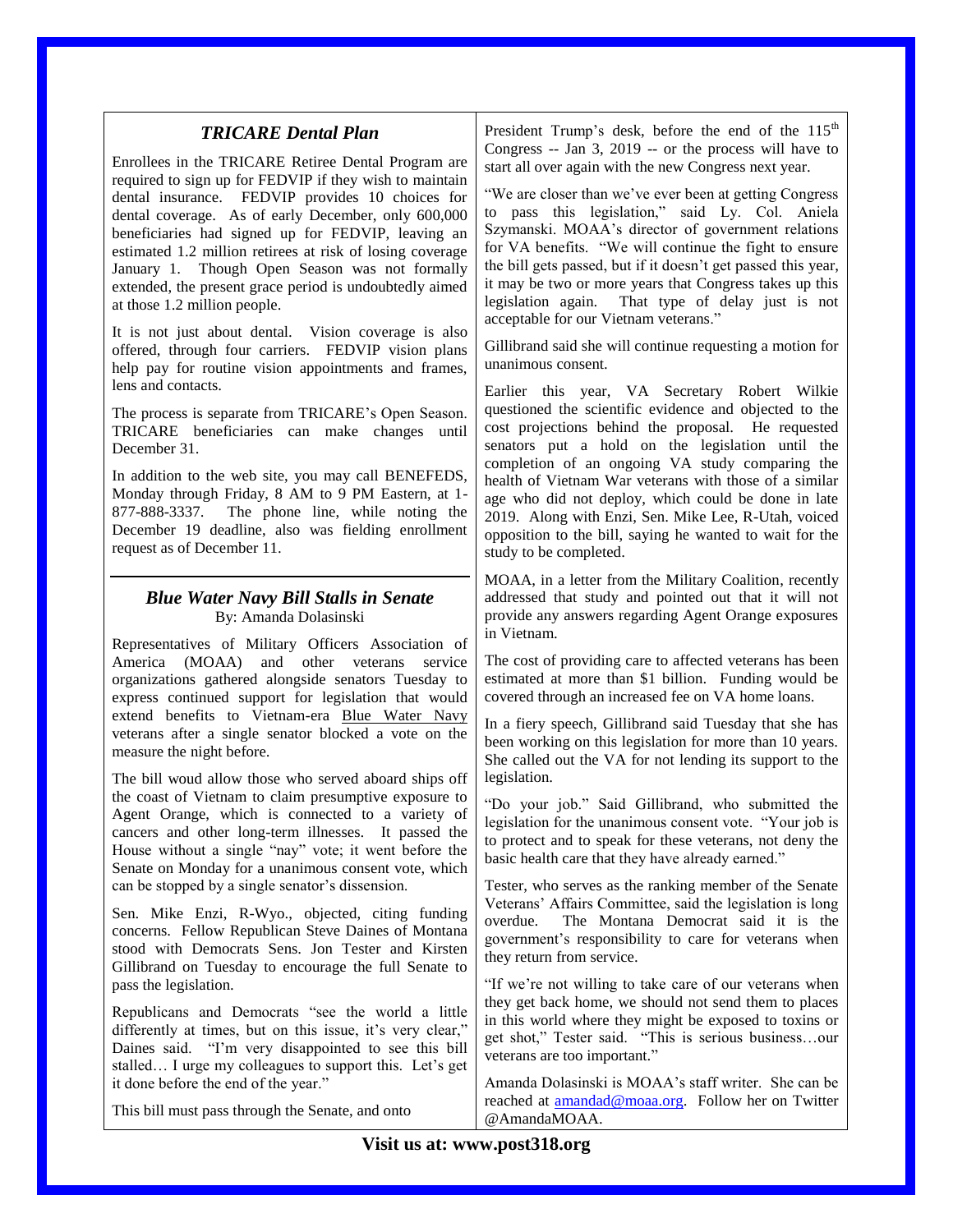#### *January Dance Schedule*

With the start of the new year, we begin our  $5<sup>th</sup>$  year of hosting live music dances. We have a great line up of bands and theme events scheduled for this spring. All we need is for you to come out and join in on the fun and entertainment to help us make this the best season ever.

We start the year, January  $12<sup>th</sup>$ , with **Six Pac**. This top notch Cincinnati band plays a combination of Country & Rockin' oldies. You'll enjoy the show and go home clicking your heels!



On January 26<sup>th</sup>, the Patriot Center welcomes back *The Remains.* The Remains have performed thousands of shows that guarantee fun for every age! They play an eclectic mix of music spanning from the '60s all the way to what's on the radio now. This is your chance to listen to a great local group playing the songs you want to hear.



call the ShowClix box office at 1-888-718-4253,

Option 1, and ask about Patriot Center of Cincinnati Events. On Saturday, box office hours are from 12p to 5p. However, advanced sales end at 12:00p on the day of the event. Tickets purchased at the door are \$12.50.

#### *New Dance Floor Being Considered*

At the most recent EC meeting, Commander Bishop communicated that "we are receiving a lot of complaints about the condition of our dance floor." Specifically, moisture, and humidity are causing our vinyl dance floor to become tacky and difficult to dance on. As a result, we have lost several customers and others are suggesting that they're not going to continue supporting us, if something isn't done to make improvements." These concerns are significant because our dances have generated \$50,000 in net revenues over the last 4 years and we need this revenue to continue operation."

The EC discussed several options and agreed that a new dance floor is probably the best alternative. However, it's not going to be cheap. So our next challenges are to determine 1) does a new floor make sense, and 2) how do we pay for it? House Chairman Bob Alfieri, in conjunction with the E.C, is formulating a plan to address these questions.

# **OUTLAW TURKEY SHOOT!' AMERICAN LEGION 4TH DISTRICT SPONSORED BY POST 237 HOSTED BY VFW POST 3954 4070 GREENBRIAR RD BATAVIA OHIO 45103**

**12 GAUGE** MUST USE THE 12 GAUGE **STORE BOUGHT SHELL WE SUPPLY.** BRING WHAT YOU GOT - BRING WHAT YOU BUILT NO CHOKE WILL BE REFUSED AS LONG AS IT IS SAFE. ONCE AGAIN 12 GAUGE ONLY PLEASE

#### **SATURDAY JANUARY 19TH 12 N00N TILL - DONE CASH PAYOUT TO BOTH 1ST AND 2ND PLACE FOR EACH ROUND MINUS EXPENSE'S COME ON OUT HAVE A GOOD TIME**

WE WILL HAVE 3, 5 AND 10-DOLLAR ROUNDS WE WOULD LIKE AT LEAST 16 SHOOTERS PER **ROUND AND GO 14 ROUNDS SPLIT THE POT** FOOD, RAFFLES, AND MORE.

> **EXPENSE'S WILL BE POSTED AT EACH ROUND** EISE S WILL BE POSTED AT EACH RO<br>MINUMUM \$10<br>PLEASE CALL WITH ANY QUESTIONS

> > **STEVE FOSTER 513-827-2514 JERRY E PERRY 513-319-5024**

*(No Turkeys will be Harmed)*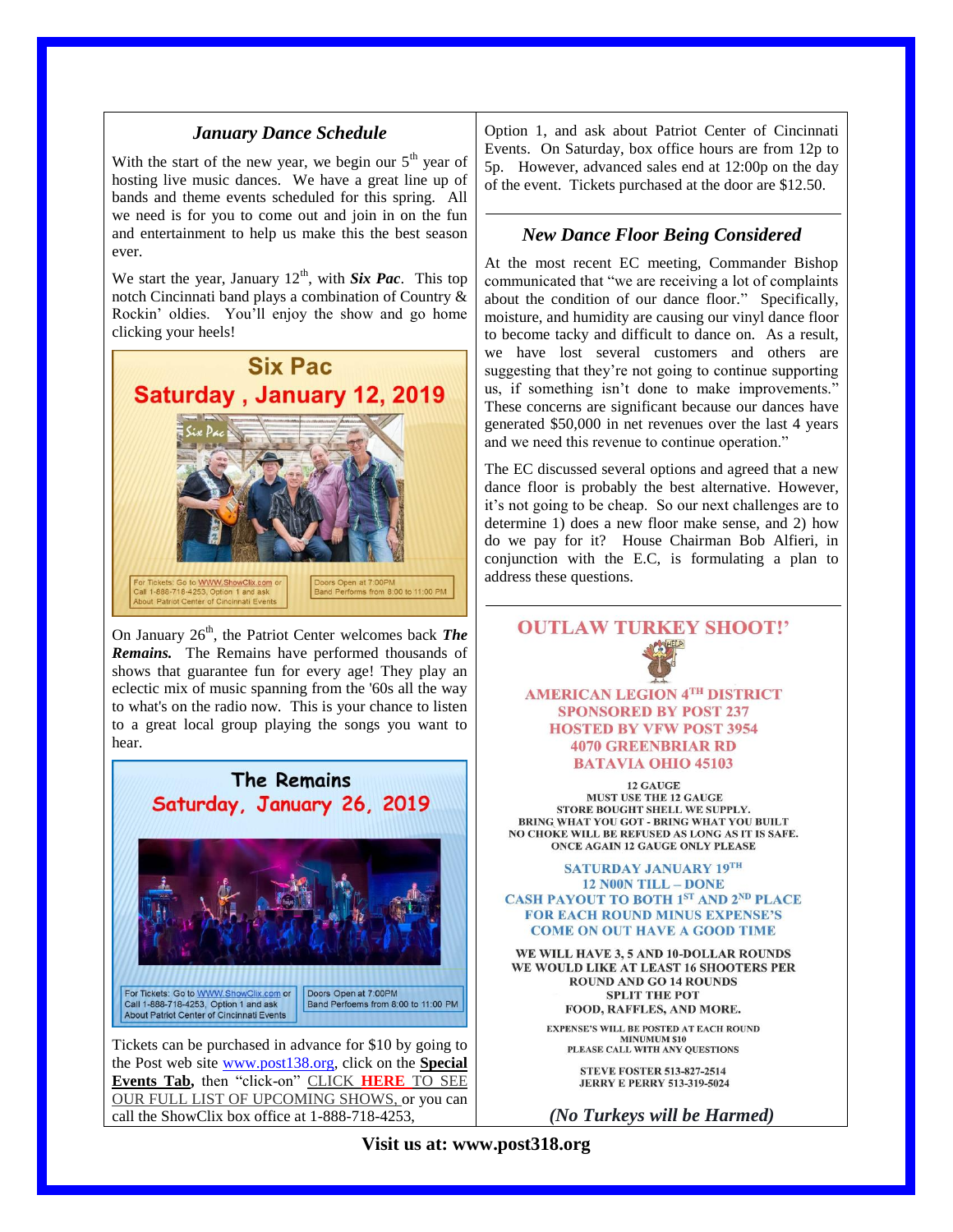# *FootballManiaTM Produces More Winners*

This year's *FootballManiaTM* program has produced three (3) more winners; Post member Zenon Bilwin won  $$ 200$  for the  $2<sup>nd</sup>$  time this year and bingo regulars Mary Ann Proll (\$50) and Crystal Helton (\$25) were also winners. Besides our actual winners, 9 unsold tickets would have would have paid out \$25 each. With two (2) more weeks before this year's contest comes to an end, there is plenty of time for additional winners.

#### *In Search of Post Adjutant*

It seems timely, as we are moving forward to a new year, that we begin thinking about election of Post officers for the 2019/2020 term of office. The election, to be held in May 2019, will be here before we know it.

In my forty years of Post 318 membership, I have had the pleasure of serving as your Adjutant over a third of that time, since July of 2004. However, after serving fifteen continuous years, I feel it is now time for someone else to take over the Adjutant responsibilities. I had noted when I agreed to stand for election for Adjutant this current year, that it would be my last. I had suggested, and included into the Post Business Plan several years ago, the position of Assistant Adjutant, with hopes for a future transition of that individual to the Adjutant's responsibilities. As has been the problem with several Post Officers positions, and Committee Chairs no one stepped forward, nor displayed any interest in that assistant role.

It is important to take note that, of all the administrative positions within the American Legion, a Post is required to have a "Post Commander" and "Post Adjutant" to maintain their Post Charter. As you should already be aware of, we currently do not have an "elected" Post Commander, and we are only maintaining our charter at this time by virtue of Commander Bishop's acceptance of, and agreement to continue serving so far this year under a provision of the Post By-Laws that states "Present officers shall serve until the newly elected officers are installed". I, and we, should be appreciative of his doing so, to the benefit of our maintaining our Post. However, I digress from the issue of the Adjutant elected officer position. I have noted below the excerpt from the Post Business Plan, which describes the primary responsibilities of the Adjutant.

"The Adjutant shall have charge of and keep a full and correct record of all proceedings of all meetings, keep such records as the Department and National Organizations may require, render reports of membership annually or when called upon at a meeting, and under direction of the Commander handle all correspondences of the Post. Other responsibilities of

the Adjutant include, but are not limited to:

- Chairs the Internal / External Communications Committee (see Standing Committee Responsibilities)
- Maintains membership records in cooperation with membership Chairperson
- Records and maintains meeting minutes
- Publishes and posts official orders, announcements, instructions, and various articles of correspondence as necessary.
- Maintains custody of all Post records.
- Maintain a copy of the Post Adjutant's Manual.
- Has primary access to the Post mailboxes."

I am hoping there is someone within our membership, that will be willing to step up to run for the elected Post Adjutant officer position of Adjutant, and assume the responsibilities of the position, and help assure that American Legion – Anderson Post 318 will continue in existence to serve our veteran and our community.

I will be happy to discuss the Adjutant responsibilities with any members interested in serving Post 318 in the position.

*Dan Wolfangel Post Adjutant* 

### *Membership Update*

We are running well behind on our renewals from where we have in the past at this time. For the past 3 years we have been in the mid-90% by now. Several factors have attributed to this: 1) We have 17 individuals that have yet to new for 2019, 2) We've had a couple of deaths, and 3) Our goal was increased by 2 over previous years.

| 2019 Membership Scoreboard |       |  |
|----------------------------|-------|--|
| Paid as of 12/31/18        | 137   |  |
| <b>2019 Goal</b>           | 165   |  |
| % Goal                     | 83.03 |  |
| 2019 Quota                 | 159   |  |
| % Quota                    | 86.16 |  |
| <b>Still Needed</b>        | 22    |  |
| <b>Projected Shortfall</b> |       |  |

As indicated above we have a potential shortfall of 8 individuals; therefore, if you know of anyone please, please send them my way and I will follow up. For those that still haven't renewed please consider doing so as soon as possible to help your Post and the Legion.

*Robert Kamman 1 st Vice Commander*